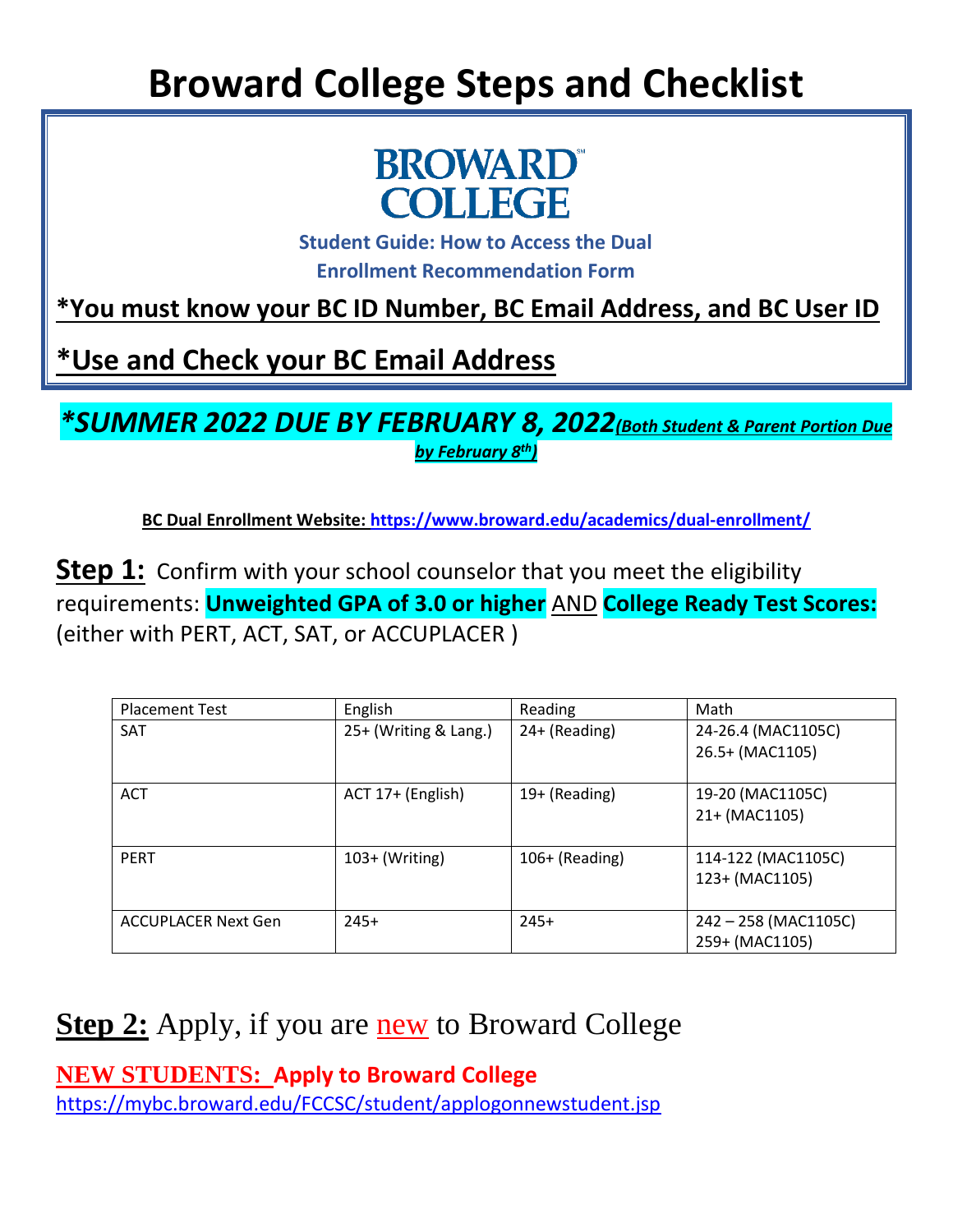### **Broward College Steps and Checklist**

### *If you are missing College Ready Test Scores, you can sign up to take the ACCUPLACER EXAM by going to*

[https://www.broward.edu/academics/dual-enrollment/common-placement](https://www.broward.edu/academics/dual-enrollment/common-placement-testing.html)[testing.html](https://www.broward.edu/academics/dual-enrollment/common-placement-testing.html)

**Note: If you are a NEW student, you will need to log into your BC One Access Account and set up your account and security questions BEFORE you will be able to click on the link below in Step 3 to complete the Dual Enrollment Recommendation online form.**

**CONTINUING STUDENTS: Go Straight to Step 3**

**Step 3:** Click on and Complete the online [Dual Enrollment](https://broward.onelogin.com/login2/?return=eyJ0eXAiOiJKV1QiLCJhbGciOiJIUzI1NiJ9.eyJmZl9tdWx0aXBsZV9icmFuZHMiOnRydWUsImFwcF9pZCI6Ijc5NDcwNyIsInVyaSI6Imh0dHBzOi8vYnJvd2FyZC5vbmVsb2dpbi5jb20vdHJ1c3Qvc2FtbDIvaHR0cC1yZWRpcmVjdC9zc28vNzk0NzA3P3NhbWxfcmVxdWVzdF9wYXJhbXNfdG9rZW49Zjk3ZmI2ODA0Mi4wOTE2ZmVhMWM0MzJhZTA1MTYzMDMzMGZhMjk1YzJjNTQyZDg5Yjc2LjlqUHdtREhCNWNEeUk5M3JvcjZuTUg2bFBUUlU5UGQxQ2NGazJUeTY0Mk0lM0QiLCJub3RpZmljYXRpb24iOnsibWVzc2FnZSI6IkNvbm5lY3RpbmcgdG8gQXBwbGljYXRpb24iLCJ2YWx1ZXMiOlsiQXBwbGljYXRpb24iXSwidGVtcGxhdGVfaWQiOiJjb25uZWN0aW5nX3RvX2FwcCIsImljb24iOiJjb25uZWN0aW9uIiwidHlwZSI6ImluZm8ifSwiYXVkIjoiQUNDRVNTIiwiYnJhbmRfaWQiOiJtYXN0ZXIiLCJleHAiOjE2NDIxODUxNzYsImlzcyI6Ik1PTk9SQUlMIiwicGFyYW1zIjp7fSwibWV0aG9kIjoiZ2V0In0.YTGovGeboO6HVeIC61LWBdIlo63lVWq4dJnSbQ4rJ3I#app=794707)  [Recommendation Form](https://broward.onelogin.com/login2/?return=eyJ0eXAiOiJKV1QiLCJhbGciOiJIUzI1NiJ9.eyJmZl9tdWx0aXBsZV9icmFuZHMiOnRydWUsImFwcF9pZCI6Ijc5NDcwNyIsInVyaSI6Imh0dHBzOi8vYnJvd2FyZC5vbmVsb2dpbi5jb20vdHJ1c3Qvc2FtbDIvaHR0cC1yZWRpcmVjdC9zc28vNzk0NzA3P3NhbWxfcmVxdWVzdF9wYXJhbXNfdG9rZW49Zjk3ZmI2ODA0Mi4wOTE2ZmVhMWM0MzJhZTA1MTYzMDMzMGZhMjk1YzJjNTQyZDg5Yjc2LjlqUHdtREhCNWNEeUk5M3JvcjZuTUg2bFBUUlU5UGQxQ2NGazJUeTY0Mk0lM0QiLCJub3RpZmljYXRpb24iOnsibWVzc2FnZSI6IkNvbm5lY3RpbmcgdG8gQXBwbGljYXRpb24iLCJ2YWx1ZXMiOlsiQXBwbGljYXRpb24iXSwidGVtcGxhdGVfaWQiOiJjb25uZWN0aW5nX3RvX2FwcCIsImljb24iOiJjb25uZWN0aW9uIiwidHlwZSI6ImluZm8ifSwiYXVkIjoiQUNDRVNTIiwiYnJhbmRfaWQiOiJtYXN0ZXIiLCJleHAiOjE2NDIxODUxNzYsImlzcyI6Ik1PTk9SQUlMIiwicGFyYW1zIjp7fSwibWV0aG9kIjoiZ2V0In0.YTGovGeboO6HVeIC61LWBdIlo63lVWq4dJnSbQ4rJ3I#app=794707)

- a) Log Into Your BC One Access
- b) Click on "Complete This Form" Dynamic Forms
- c) Complete and SUBMIT the entire student portion. You will need to upload the parent signature form, as well. *(Make sure all your information looks good. You cannot go back and change your form once you submit it)*
- d) **Select up to 8 courses** you would like to request *a. Please pay attention to pre-requisites*

#### **Step 4:** Counselor Approval

Your Counselor will approve your Dual Enrollment. Then Broward College will approve your form.

Continuing students, Broward College will email you confirmation of your completed dynamic form